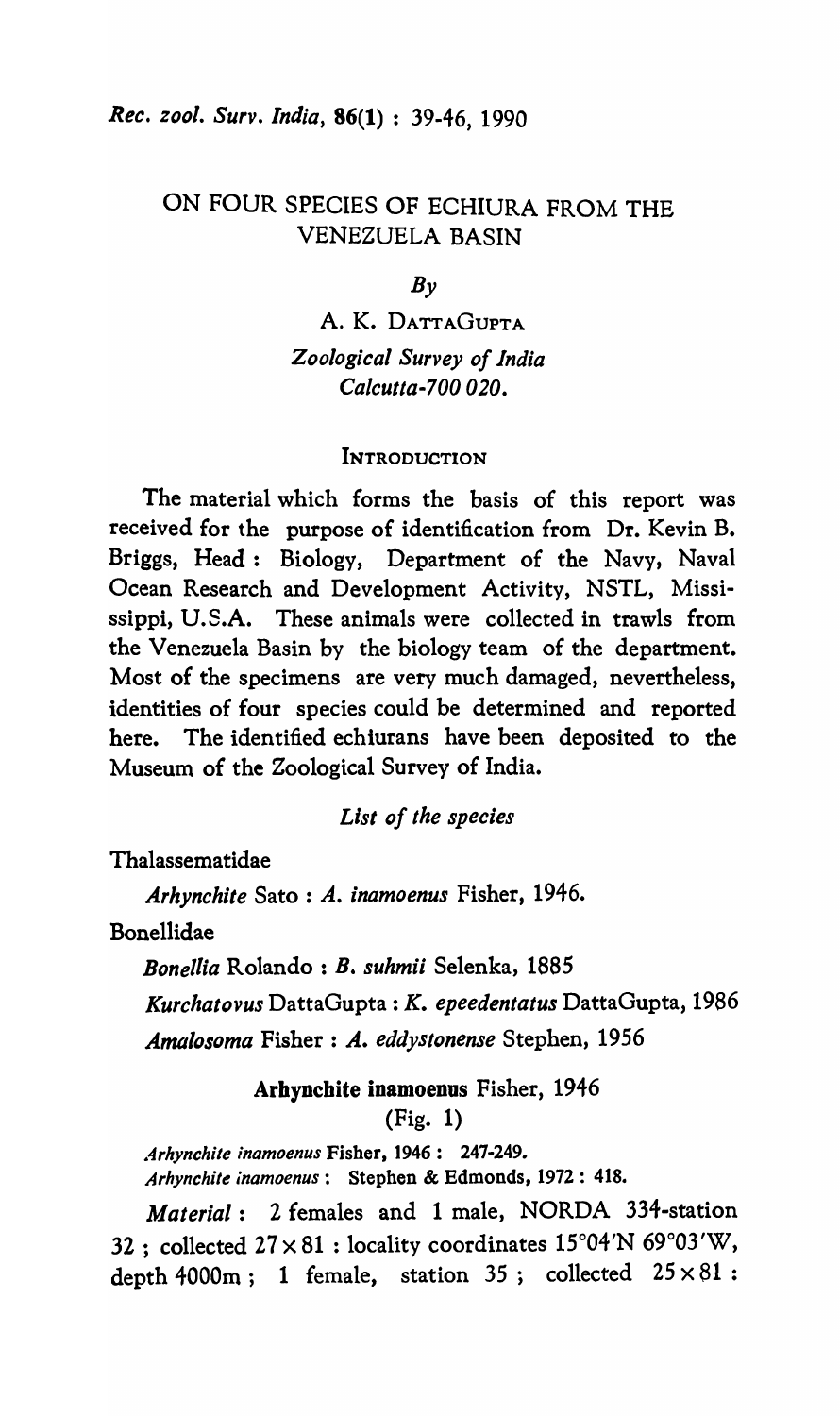locality not given, depth 3939m: 1 female, station 38; collected  $27 \times 81$ : locality  $15^{\circ}03'N$  69°13'W, depth 3950m; 1 female, station 40 ; collected 3 XII 81 : locality not given.





*Description:* The preserved specimens are greyish pink in colour, cylindrical in shape, without a proboscis and measures 25-40mm in length and 6-10mm across the broadest part. The anterior tip of the trunk is pushed in to form a shallow cup in the centre of which opens the mouth. The inner body wall lining of this shallow cup is connected with the opposite body wall by means of a few strong muscles which probably act as retractors (Fig. 1, A). Two large ventral hooks are located close to the mouth; the shaft of the hooks is 10-12 mm long and the bent tip is golden yellow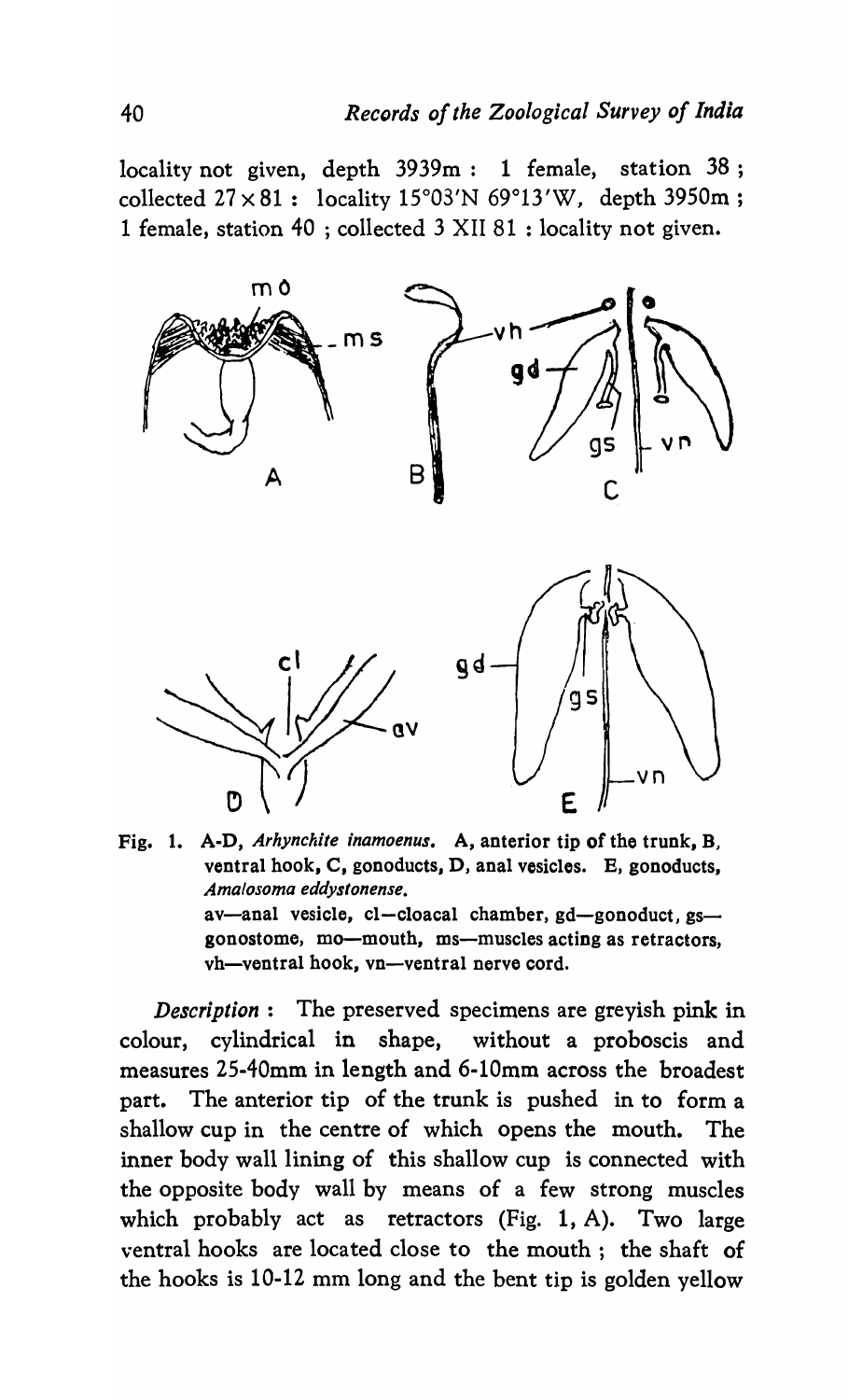in colour, blunt and flattened. In some specimens two additional hooks of smaller size are present. Body wall is thick ; small flattened papillae are sparsely but uniformly distributed. Papillae are raised and dense surrounding the mouth.

Internally, the intestine and associated parts are decom-. posed or damaged owing to which the gut and the vascular. system could not be studied. A strong interbasal muscleconnects the two shafts of the hooks, also the shafts of theadditional hooks where these are present. A pair of stout radiating muscles originate from the body wall in the vicinity of the genital pore in all the specimens. Gonoducts are two in number, 6-7mm long and tubular in females and small and oval in the male. Gonostome is basal and simple annular gonostomal lip is borne on a stalk which in some specimens is fairly long. In two female specimens dark pigments are there in the gonostome. Anal vesicles are two small tubes which in the specimen of station 35 are surrounded by yellow glandular tissue. The two vesicles join before opening into the cloaca by a single aperture.

*Remarks:* In the genus *Arhynchite* proboscis is absent or deciduous. In none of the present specimens a proboscis is present; proboscis is absent in the original description of A. *inamoenus*. The animals of the present collection are smaller in size and from much deeper waters compared with those of the original description which were collected from depths of 70-450m off southern California (type locality: Monterey Bay). The gonostomal lip is leaf like or expanded with lacinated border in *A. arhynchite, A. hiscocki, A. puggetens*, and *A. californicus*. Gonostomal lip is simple annular in both *A. inamoenus* and *A. rugosus*; in the latter species. however, the anus is set on a low knob like protuberence besides ampulla like tubercles or papillae on the body wall.,

## Bonellia suhmii Selenka, 1885

*Bonellia suhmii* Selenka, 1885 : 9-10.

*Bonellia suhmii* : Stephen & Edmonds, 1972: 376-377.

*Material:* 1 female, NORDA-334, station 66 ; collected  $11 \times 81$ : locality coordinates not given, depth 5900m.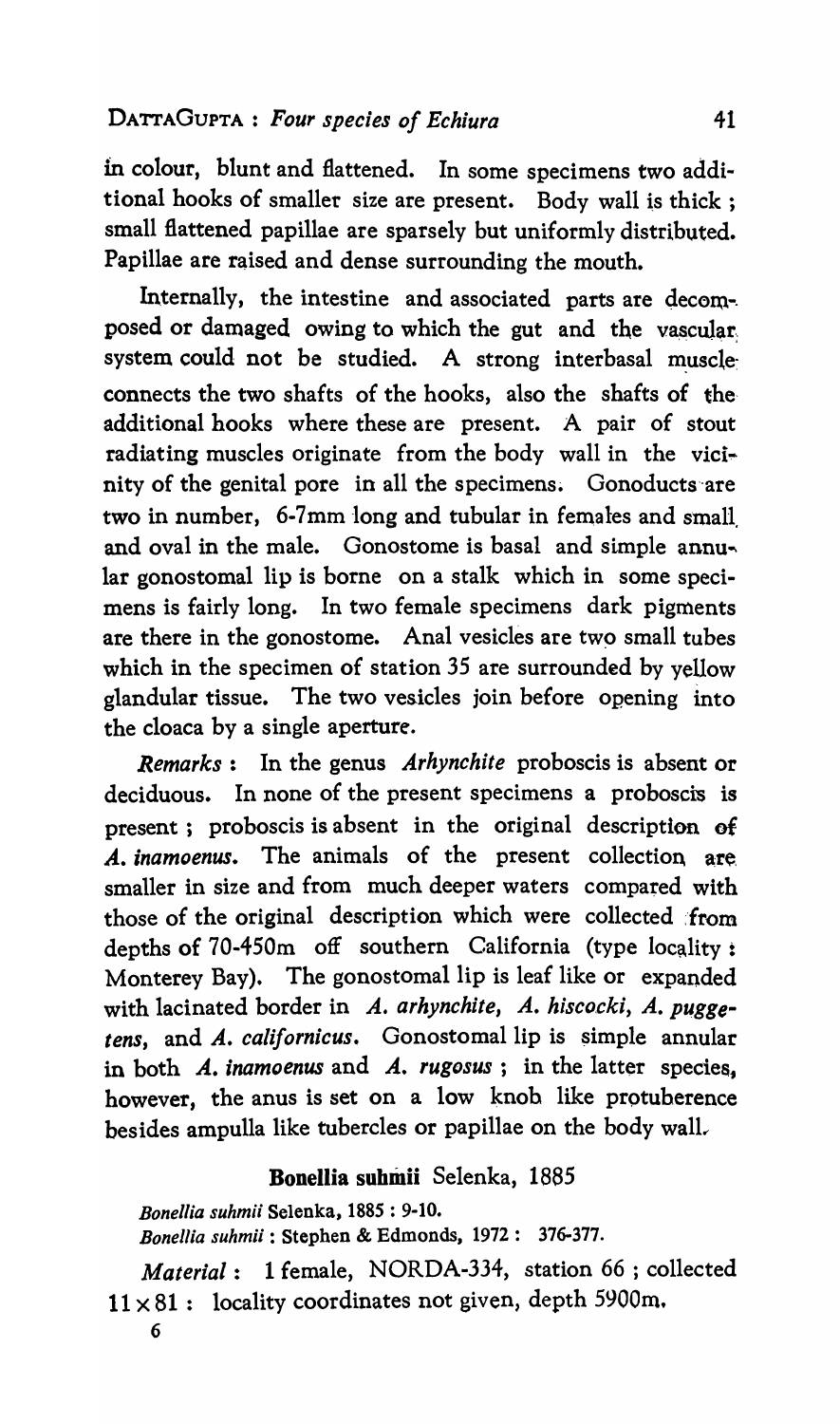*Discription:* The preserved specimen is yellowish white in colour and long and cylindrical in shape. The posterior part of the specimen is damaged, nevertheless, the animal could be of the order of 40mm in length and 7mm across the broadest part. A proboscis and ventral hooks are absent. Body wall is thick, small rounded papillae are confined to the anterior end and transverse wrinkles throughout the body. Genital aperture is in a circular pit located about 4mm away from the mouth. Body wall surrounding the genital pit is smooth and thick. Mouth opening is a transverse oval slit.

Internally, only a small part of the fore gut is preserved. Single gonoduct is oval in shape and located on the right side of the ventral nerve cord. Gonostome is basal, simple gonostomal lip is borne on a short stalk. Anal vesicles could not be studied as the parts are missing.

*Remarks:* In *B. suhmii* proboscis is unknown and ventral hooks absent. Single gonoduct is perhaps the only criterion on the basis of which the species *suhmii* has been placed under the genus *Bonellia* which is also characterised by the presence of a well developed proboscis and 2 ventral hooks. Bonellidan genera with single gonoduct and without ventral hooks are *Achaetobonellia* (Fisher, 1953), *Choanostomellia* (Zenkevitch, 1964), *Eubonellia* (Fissher, 1946), *Ikedella*  (Monro, 1927), *Jakobia* (Zenkevitch, 1958), *Nellobia* (Fisher, *1946), Sluiterina* (Monro, 1927) and *Torbenwolffia* (Zenkevitch, 1966). Proboscis is anteriorly bilobed in *Achaetobonellia.*  Gonoduct is characteristically folded in *Jakobia,* also the anterior tip of the proboscis is expanded in the form of a disc. In the rest of the genera the proboscis is well developed and variously modified. *B. suhmii* appears to be nearest to *Nel/obia eusoma* (Fisher, 1946 : pp. 258-259) both of which are without proboscis or ventral hooks but with single gonoduct and basal gonostome. However, in *B. suhmii* the anal vesicles are two simple tubes covered with short stalked funnels and in N. *eusoma* the anal vesicles are two crescentic pouches the free border of which is produced into unequal dendritic divisions. The type locality of the species is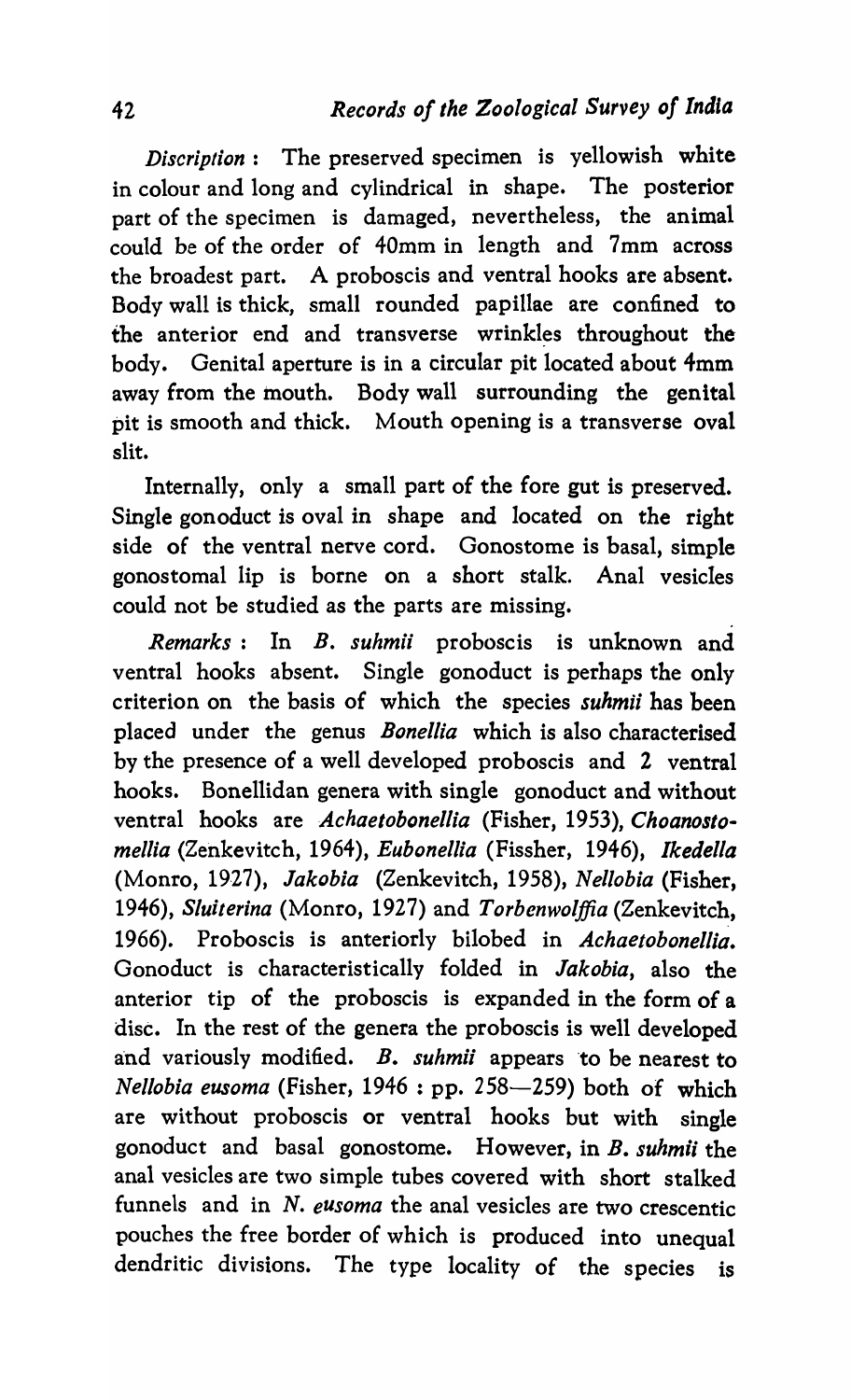Challenger station 47, off Nova Scotia and later reported from a few localities of the North Atlantic Ocean.

## Kurchatovus epeedentatus DattaGupta, 1986

*/{urchatovus epeedentatus* DattaGupta, 1986: 145-148.

*Material:* 2 females, station 58; collected 11 IX 81 : locality coordinates 13°42,5'N 67°41,8'W, depth 5008 m ; 1 female, station 91 ; collected 27 XI 81 : locality coordinates 13°30'N 64°45'W, depth 3453 m.

*Description*: The animals are damaged, 3-8.3 mm in length and 1.5-3 mm in breadth. One specimen of station 58 ·is glossy white in colour, the rest are sandy grey. A proboscis is absent; mouth covered dorsally by a rudimentary collar. Body wall is thick and covered with conspicuous papillae. Two hooks with flattened bent tips are located closely ventral to the mouth.

Internally, the intestine is damaged but filled with decaying fibrous material of plant origin. Single oval gonoduct with basal gonostome is located on the left side of the ventral -nerve cord posterior to the ventral hooks. A strong interbasal muscle connects the two shafts of the hooks. Anal vesicles could not be studied.

*Remarks:* The species of the genus *Kurchatovus* are abyssal forms which live in decaying plant material and feed upon the material in which they live (DattaGupta, 1977, 1986; Wolff, 1979). Two species namely, *tridentatus* characterised by 3-clawed ventral hooks and *epeedentatus* characterised by single clawed flattened ventral hooks have been assigned to the genus. The type locality of *K. tridentatus*  which is also the type species of the genus is Peurto Rico Trench and paratypes from Cayman Trench and Yucatan Basin of the Caribbean deep sea. The type locality of *K. epeedentatus* is Venezuela Basin which is also the locality of one paratype and duplicates; one paratype was collected from coordinates 12°41,8'S 44°66,6'E, depth 750 m.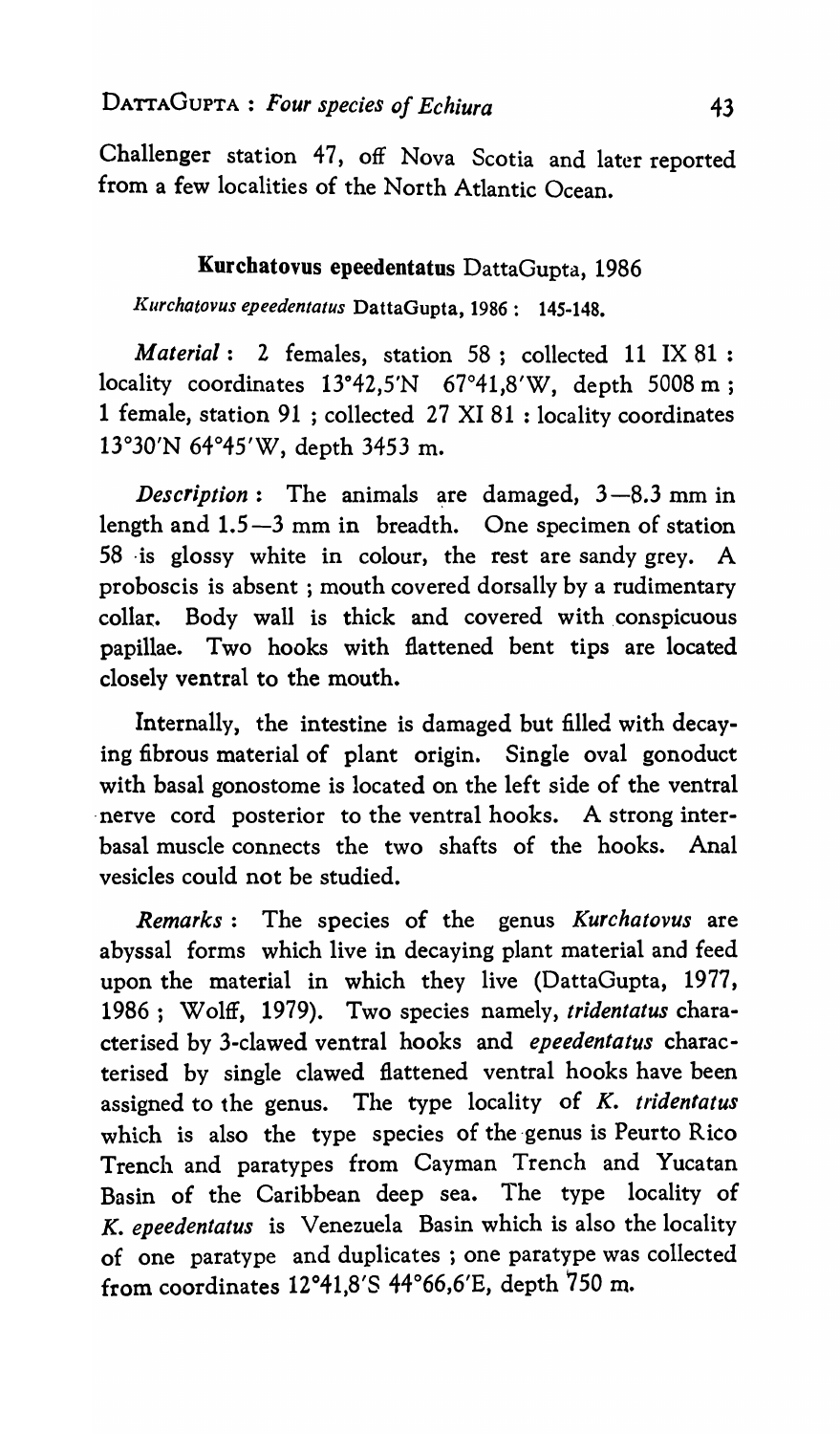### Amalosoma eddystonense Stephen, 1956

### (Fig. 1, E)

*Amalosoma eddystonense* Stephen, 1956: 605-608. *Ama/osoma eddystonense:* DattaGupta, 1981 : 375.

*Material:* 2 females including one badly damaged, station 93; collected 26 XI 81: locality coordinates 13°32,3'N 64°40,5'W, depth 3429 m.

*Description:* Both specimens are cucumber shaped and sand coloured in the preserved state. The complete specimen measures 65 mm in length without the proboscis and around 16 mm across the broadest part. The proboscis appear to be broken at the region of its junction with the trunk and lost. The damaged specimen should be around 60 mm long. Body wall is uniformly thick in the damaged specimen ; but thin in the posterior 2/3 of the body of the complete specimen. Papillae large of irregular outline and arranged more or less in transverse rows on the body wall. Ventral hooks are absent. Genital pit conspicuous where two gonoducts open separately.

Internally, intestine is completely decomposed in both the specimens except a small part of the fore gut and a small part at the cloacal end. Body cavity is filled with soft mud and detritus, also pieces of white coralline rocks. Gonoducts two in number and elongated with basal gonostome ; gonostomal lip simple annular and borne on a short stalk. Only the proximal parts of the wide tubular anal vesicles are present.

*Remarks: A. eddystonense* after its discovery has been reported from two localities of the Bay of Biscay (DattaGupta, 1981). The type locality of the species is Plymouth, England. The more trenchent character of the genus *Amalosoma* is two gonoducts with basal gonostome which open to the exterior separately.

### SUMMARY

Four species of Echiura namely, *Arhynchite inamoenus* (Thalassematidae), *Bonellia suhmii, Kurchatovus epeedentatus*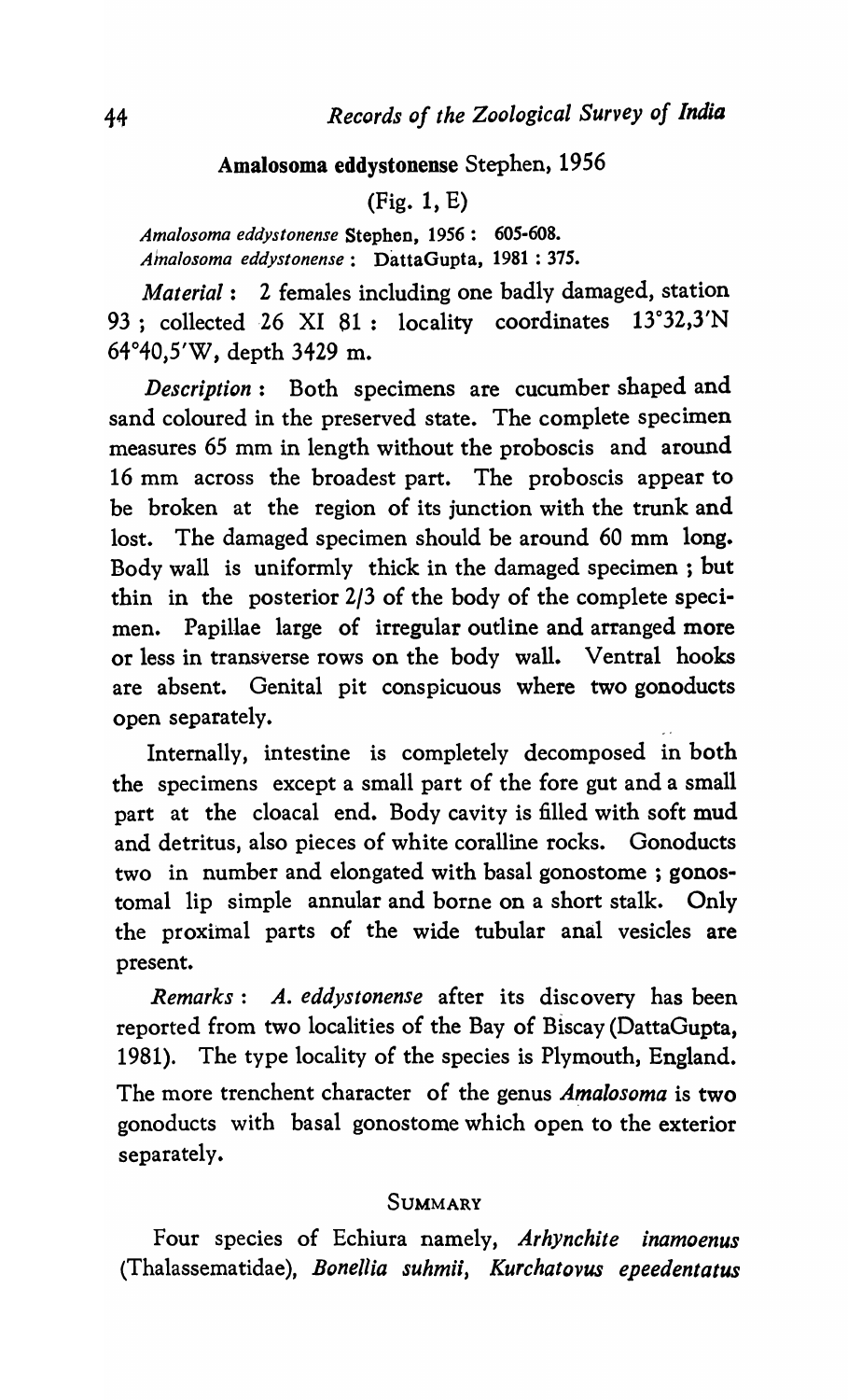and *Amalosoma eddystonense* (Bonellidae) have been listed and described. These animals have been collected from the Venezuela Basin by the biology team of the Department of the Navy, Naval Ocean Research & Development Activity, NSTL, Mississippi, USA.

#### ACKNOWLEDGEMENTS

Grateful acknowledgements are made here to the Director General, Council of Scientific and Industrial Research, New Delhi, for the grant of research under the Emeritus Scientist scheme; to the Director, Zoological Survey of India, Calcutta for allround facilities to work, and to Dr. Kevin B. Briggs, Naval Ocean Research and Development Activity, NSTL, Mississippi, USA, who very kindly left the disposal of the material of the present study at the discretion of the author.

### **REFERENCES**

- DATTAGUPTA, A. K. 1981. Atlantic Echiurans, Part 1. Report on twenty two species of deep sea echiurans of the North and the South Atlantic Ocean. Bull. Mus. natn. Hist. nat., Paris, 4 ser., 3 ; 353-378.
- DATTAGuPTA, A. K. 1986. A new species of the genus *Kurchatovus* (Bonellidae: Echiura) from the Venezuela Basin. Rec. zooI. Surv. India, 83; 145-148.
- FISHER, W. K. 1946. Echiuroid worms of the North Pacific Ocean. Proc. U. S. natn. Mus. 96 : 215-292.
- FISHER W. K. 1953. A new genus of bonellid worms (Echiuroidea). J. Wash. Acad. Sci., 48 : 258-259.
- Monro, C. A. 1927. On the families and genera of the class Echiuroidea. Ann. Mag. nat. Hist., ser. 9, 20: 615-620.
- SELENKA, E. 1885. Report of the Gephyrea collected by H. M. S. 'Challenger' during the years 1873-1876. Rep. Scient. Results Challenger, 13 : 1-25.
- STEPHEN, A. C. 1956. *Amalosoma eddystonense* sp. n. a new species of Bonellidae. J. mar. bioI. Ass. U. K., 35 : 605·608.